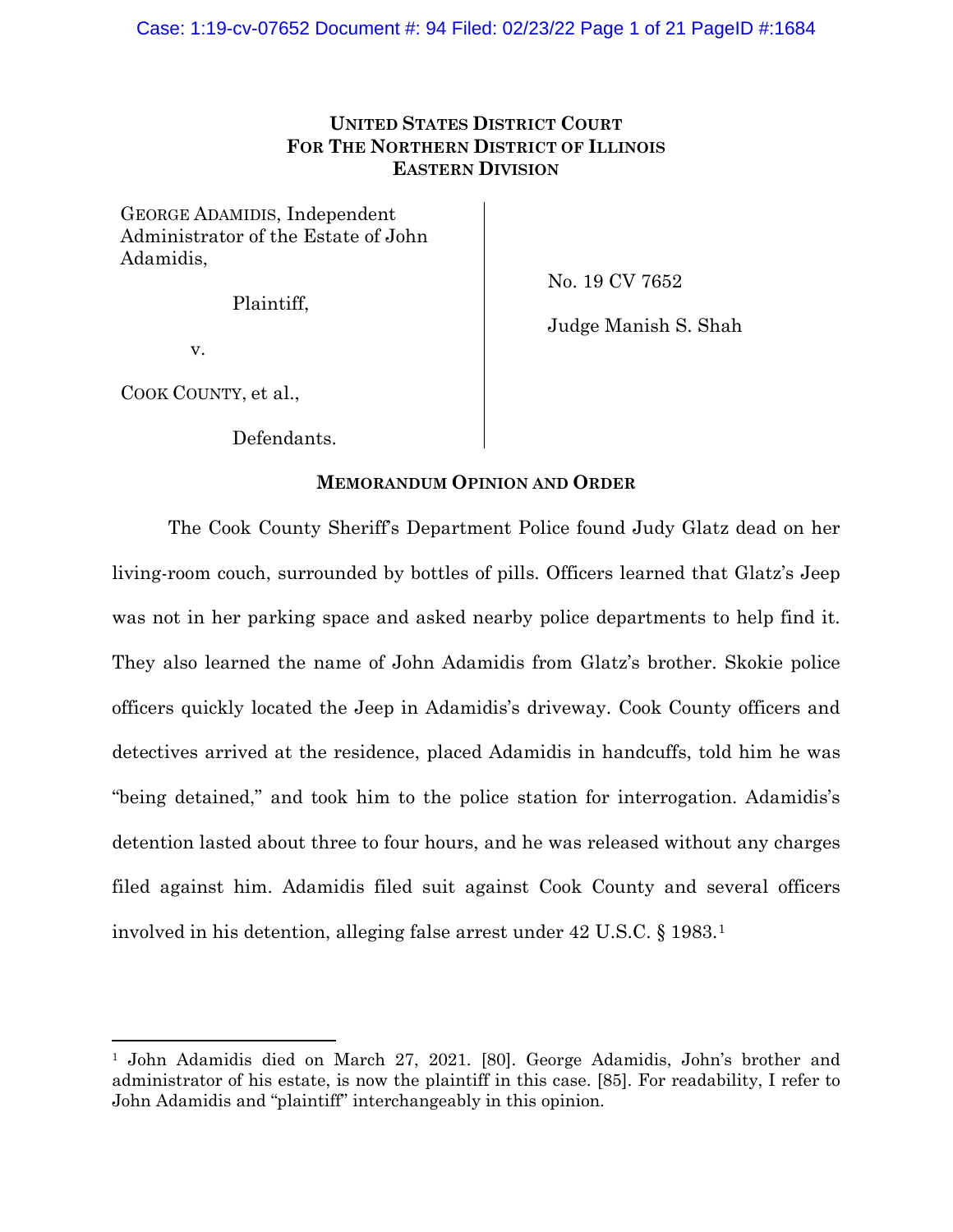Defendants move for summary judgment under Federal Rule of Civil Procedure 56. The motions are denied. A jury could find that there was no probable cause to believe that Adamidis committed a crime, and factual disputes about who communicated the decision to seize Adamidis preclude a decision as a matter of law on defendants' qualified-immunity defense.

### **I. Legal Standards**

Summary judgment is proper when there is no genuine dispute of any material fact and the movant is entitled to judgment as a matter of law. Fed. R. Civ. P. 56(a). I construe all facts and reasonable inferences in favor of plaintiff, the nonmoving party. *Robertson v. Department of Health Services*, 949 F.3d 371, 377–78 (7th Cir. 2020). But the moving party is entitled to summary judgment when the nonmoving party fails to make "a sufficient showing on an essential element" of his case for which he has the burden of proof. *Celotex Corp. v. Catrett*, 477 U.S. 317, 323 (1986); *see also Wade v. Ramos*, ---F. 4th---, No. 20-1241, 2022 WL 483155, at \*4 (7th Cir. Feb. 17, 2022) (nonmovant's version of events must be "backed up by a measure of plausible evidence" in the record).

## **II. Background**

On July 7, 2019, Cook County Sheriff's Officers David Ribaldo and Susano Viramontes arrived at Judy Glatz's apartment for an "ambulance assist." [88] ¶ 9.[2](#page-1-0)

<span id="page-1-0"></span><sup>2</sup> Bracketed numbers refer to entries on the district court docket. Referenced page numbers are taken from the CM/ECF header placed at the top of filings, except in the case of citations to depositions, which use the deposition transcript's original page number. The facts are largely taken from plaintiff's response to defendants' Local Rule 56.1 statement, [88], and defendants' response to plaintiff's statement of additional material facts, [92], where both the asserted fact and the opposing party's response are set forth in one document.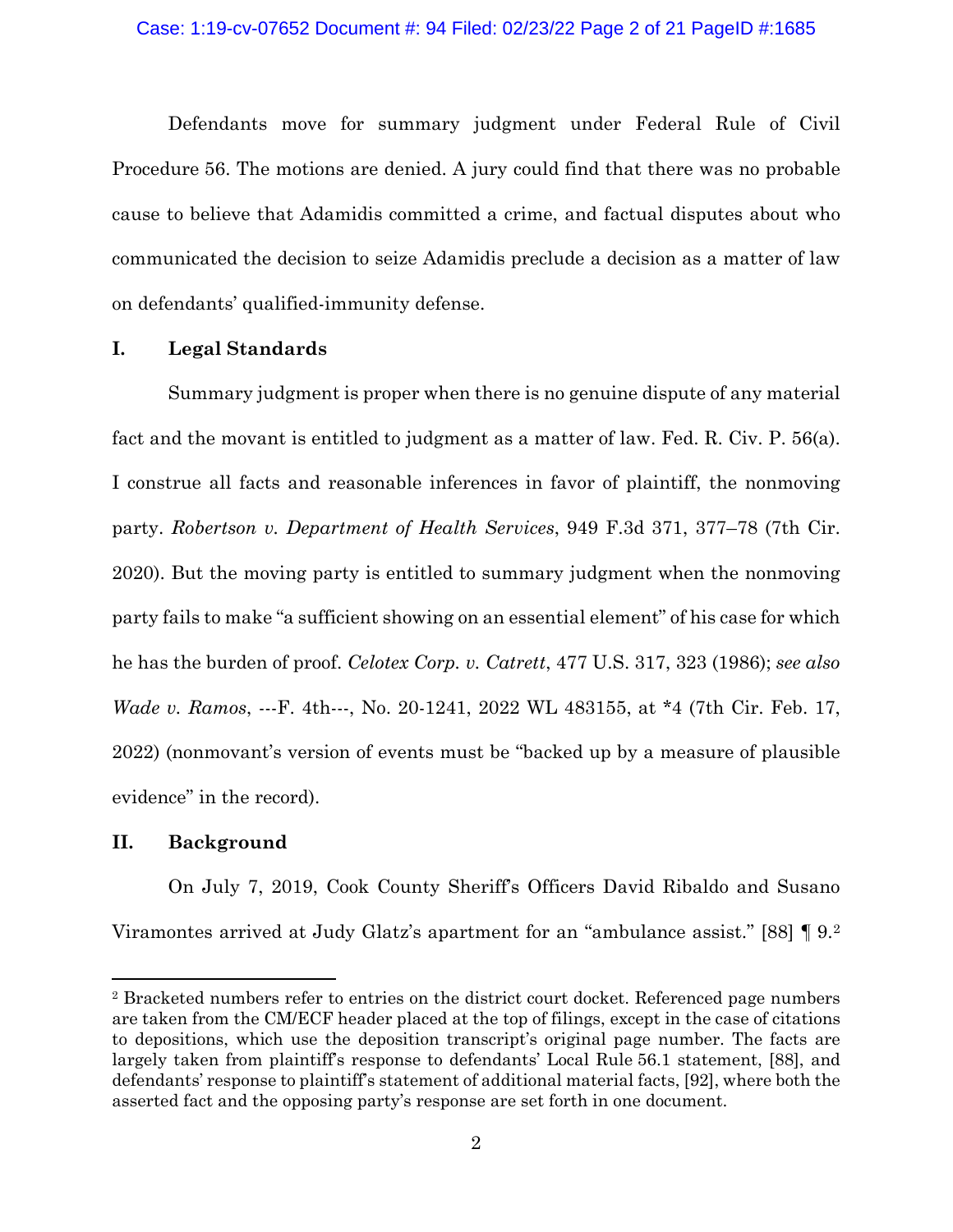#### Case: 1:19-cv-07652 Document #: 94 Filed: 02/23/22 Page 3 of 21 PageID #:1686

They met Glatz's father outside the building, who told them that the apartment door was unlocked and open, and that Glatz was on the sofa—black and blue and unresponsive. [78] Ex. B, Ribaldo Body Worn Camera at 0:35–0:59. The officers entered the apartment, found Glatz's dead body on the living-room couch, notified dispatch that it would be a death investigation, and began to secure the scene. *Id*. at 1:29–1:49; [88] ¶¶ 12–13, 18, 24. Officers found multiple prescription-drug bottles on the table next to Glatz's body—some bearing the names of other people. [92] ¶ 15. But Ribaldo did not see any indication of forced entry or signs of violence. [92] ¶ 32.

Shortly thereafter, Officer Roger Guerra and Sergeant Steven Zepeda arrived. [88] ¶ 14. Ribaldo, Viramontes, and Zepeda examined the inside of Glatz's apartment. [88] ¶¶ 26–27.[3](#page-2-0) Ribaldo told Zepeda that Glatz had cash in her hand, a purse underneath her, and that he found a bunch of pill bottles. [88] ¶ 20; [78] Ex. B,

<span id="page-2-0"></span><sup>3</sup> Defendants assert: "Officer Ribaldo found and examined the parts from the broken locking mechanism, which was sitting on the kitchen counter, purportedly from the broken parking lot entry door. Sgt[.] Zepeda pushes open the door to the apartment without pushing the knob, consistent with [a] broken locking mechanism." [88] ¶ 28. For support, they cite the body worn camera videos and depositions of Ribaldo and Zepeda. But this fact is disputed and neither video clearly shows a broken locking mechanism. At best, the state of the door's locking mechanism remains unclear, making an inference in favor of defendants improper at this stage. Ribaldo's video shows him standing at the counter, jingling something that sounds like metal. *See* [78] Ex. B, Ribaldo BWC at 8:24–8:53. But all Ribaldo's camera captures are the cabinets, dishes, and toaster in front of him—it does not reveal what is on the counter. Id. In fact, Zepeda's BWC shows the deadbolt intact, and captures what appear to be a receipt, a large keychain, and a pink screwdriver on the counter where Ribaldo stood. [78] Ex. D, Zepeda BWC at 6:41–7:03. Ribaldo testified that he was playing with a metal object he believed were parts of a lock, but he also qualified that he did not "remember exactly what was on there," and he did not recall telling anyone that the locking mechanism was a possible sign of forced entry or making such a note in a report. [75-7] at 49:14–50:5, 81:1–82:4. Finally, while Zepeda appears to have opened the apartment door without pushing or turning the doorknob, he arrived after Glatz's father, Ribaldo, and Viramontes had all already entered through the same door. Defendants' assertion that Zepeda's entry was "consistent with a broken locking mechanism" is just speculation.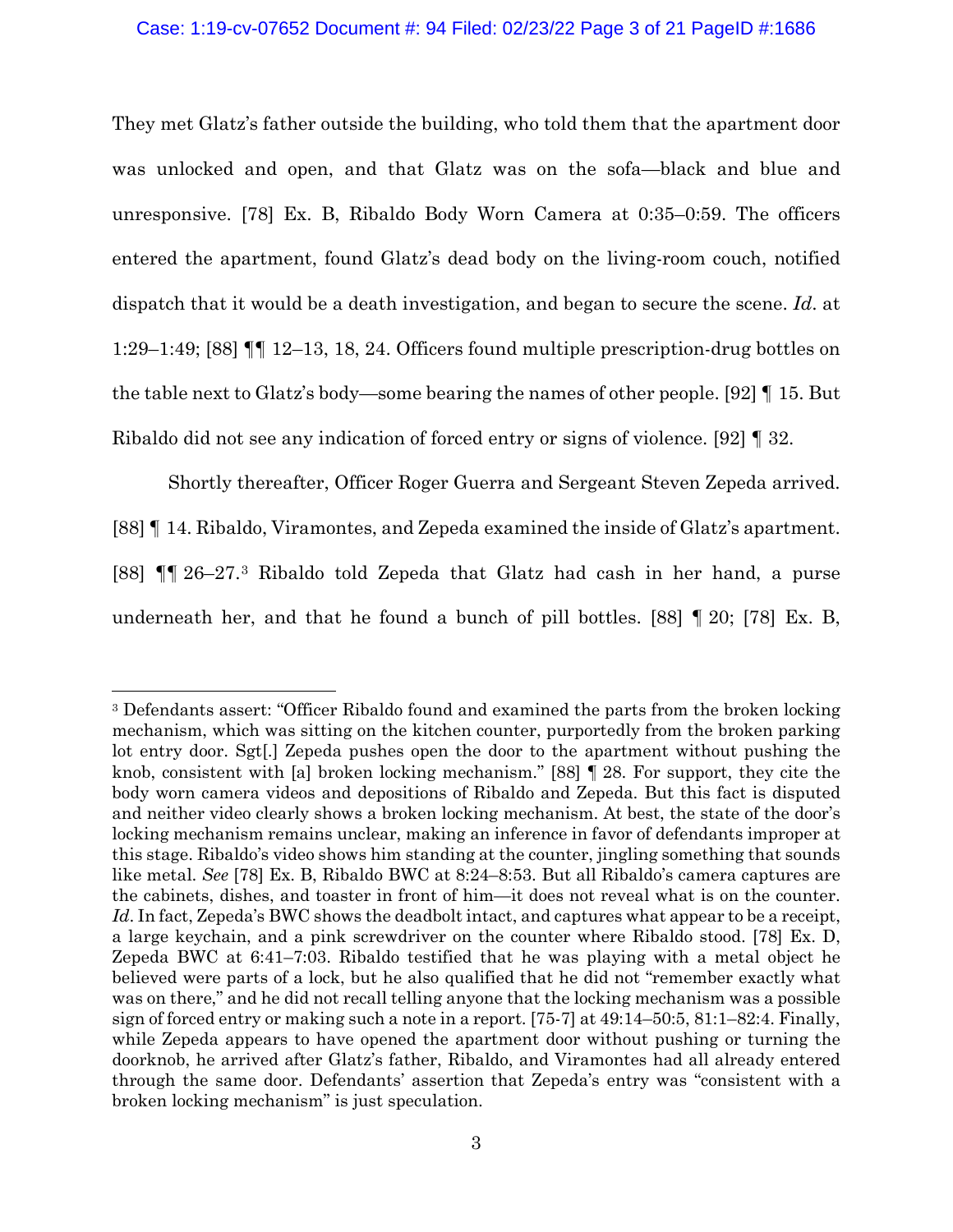#### Case: 1:19-cv-07652 Document #: 94 Filed: 02/23/22 Page 4 of 21 PageID #:1687

Ribaldo BWC at 11:00–11:11. The cash was rolled up in a way that indicated it was being used to snort a substance. [88] ¶ 22.

In the parking lot, Glatz's father told Viramontes that his daughter's Jeep was not in her parking space; Viramontes contacted dispatch to help locate the vehicle. [88] ¶ 15; [78] Ex. C, Viramontes BWC at 5:55–6:24, 7:56–8:40. Glatz's father also told officers that to the best of his knowledge, the vehicle had been recently repaired, returned home, and then towed after Glatz was arrested. [92] ¶ 13. He further reported that he last communicated with Glatz on June 24 (two weeks earlier), that Glatz struggled with drugs, and that he had begged her to go to rehab. [88] ¶¶ 32–33; [92] ¶ 14. The officers started to develop a timeline of Glatz's death, and asked dispatch to run a criminal history check to see if Glatz had any history of drug or alcohol abuse. [88] ¶ 32.

After officers turned off their body cameras, Glatz's brother arrived on the scene to meet his father and told officers John Adamidis's name; officers ran the name through dispatch and learned Adamidis's physical description and address. [88] ¶¶ 36–37. At the same time, more investigators continued to arrive at the scene, including Sergeant Michael Dwyer, who took over the investigation after being debriefed. [88] ¶¶ 39–41[.4](#page-3-0) Detective Sheryl Collins also arrived at the scene; officers

<span id="page-3-0"></span><sup>4</sup> Dwyer testified that he believed locating the Jeep could be significant because "the vehicle could have been taken in her death, there could be evidence of the death in the vehicle, there could be proceeds that could have been taken by force[, and] [t]here's a lot of questions that need to be answered." [88] ¶ 45. Plaintiff disputes this fact, focusing on Dwyer's testimony that he has no recollection of ever instructing anyone to question or take Adamidis into custody, or having probable cause to arrest him. [88] ¶ 45; [75-9] at 9:18–20, 10:1–22. But the two are not the same. "A response may not set forth any new facts, meaning facts that are not fairly responsive to the asserted fact to which the response is made." Local Rule  $56.1(e)(2)$ .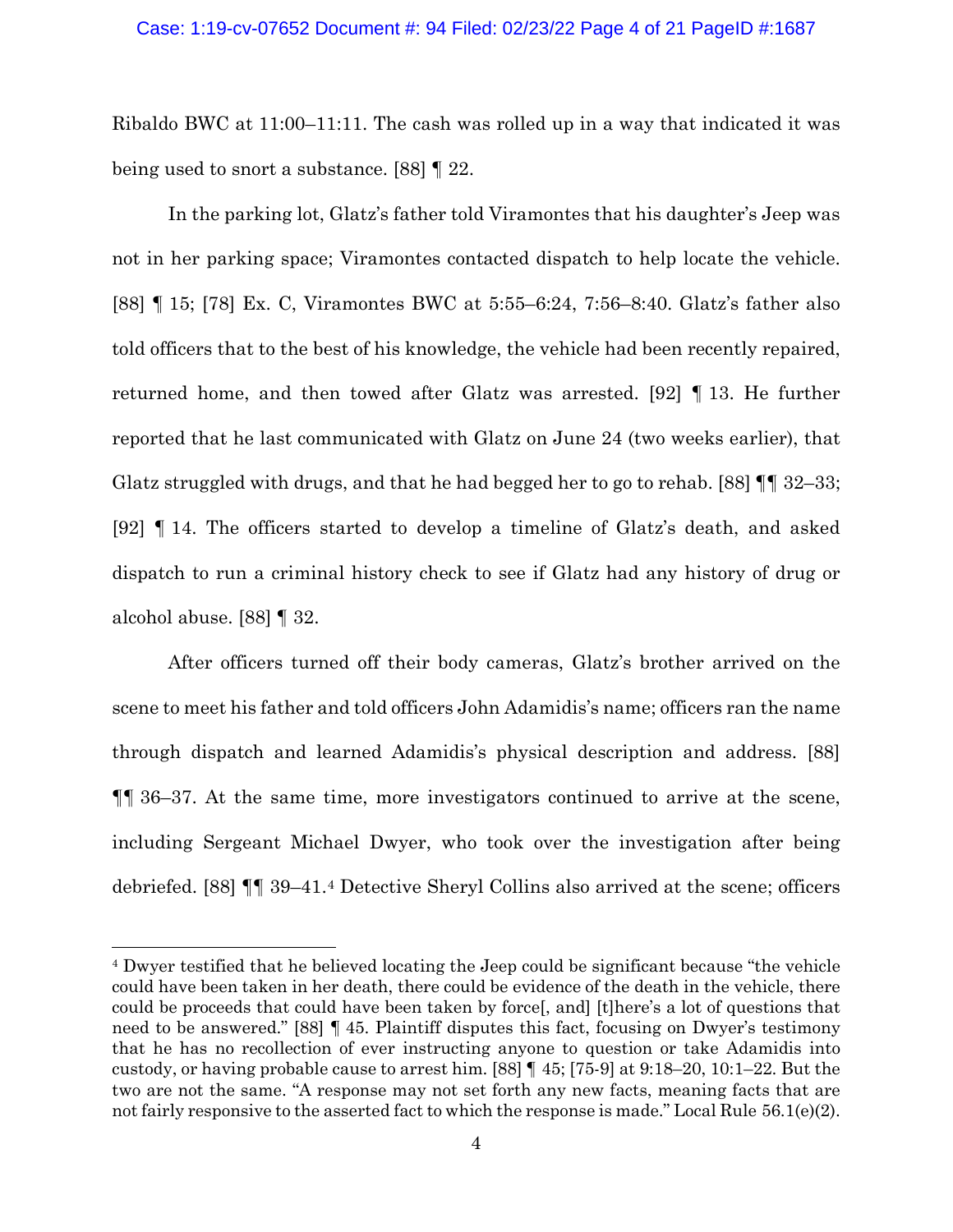#### Case: 1:19-cv-07652 Document #: 94 Filed: 02/23/22 Page 5 of 21 PageID #:1688

told her that Glatz's death was likely related to a drug overdose but no one indicated that any crime had been committed. [92] ¶ 8.

Cook County notified nearby police departments of the search for Glatz's Jeep and Skokie personnel quickly found it at Adamidis's residence in Morton Grove. [88] ¶¶ 47–49, 54. There was never any message that the Cook County Sheriff was looking for Adamidis or indicating that the vehicle was stolen. [88] ¶¶ 47, 56.[5](#page-4-0) After finding the Jeep, Skokie Officer Shane Long's superior told him to stay at Adamidis's residence until Cook County officers showed up. [88] ¶ 55.

Back at Glatz's apartment, Dwyer told Detective Maureen Donohoe that Adamidis was a suspect in the death investigation and told her to bring Adamidis in for questioning; Collins also heard Dwyer say that Adamidis should be detained (though she did not know who Dwyer told). [88] ¶¶ 43, 46; [92] ¶ 9. Collins never heard Dwyer state that Adamidis was a suspect in any crime or explain why he should be brought in for questioning. [92] ¶ 8. But according to Collins and Donohoe, Dwyer instructed them to relocate to Adamidis's residence. [92] ¶¶ 9–10.

Skokie officers did not arrest Adamidis because they had very little information, it was not their case, and they were not aware of any reasons to do so. [92] ¶ 16. After Skokie and Morton Grove police arrived, Adamidis got out of his residence and approached the officers; according to Adamidis's testimony, Skokie

Dwyer's failure to recall these facts does not undermine his testimony that locating the vehicle might be significant.

<span id="page-4-0"></span><sup>5</sup> Adamidis would later testify that Glatz had parked her Jeep in his driveway with two flat tires approximately a week before her body was discovered. [92] ¶ 2. Body camera footage appears to confirm a flat front passenger tire. [78] Ex. E, Guerra BWC at 0:48–0:54.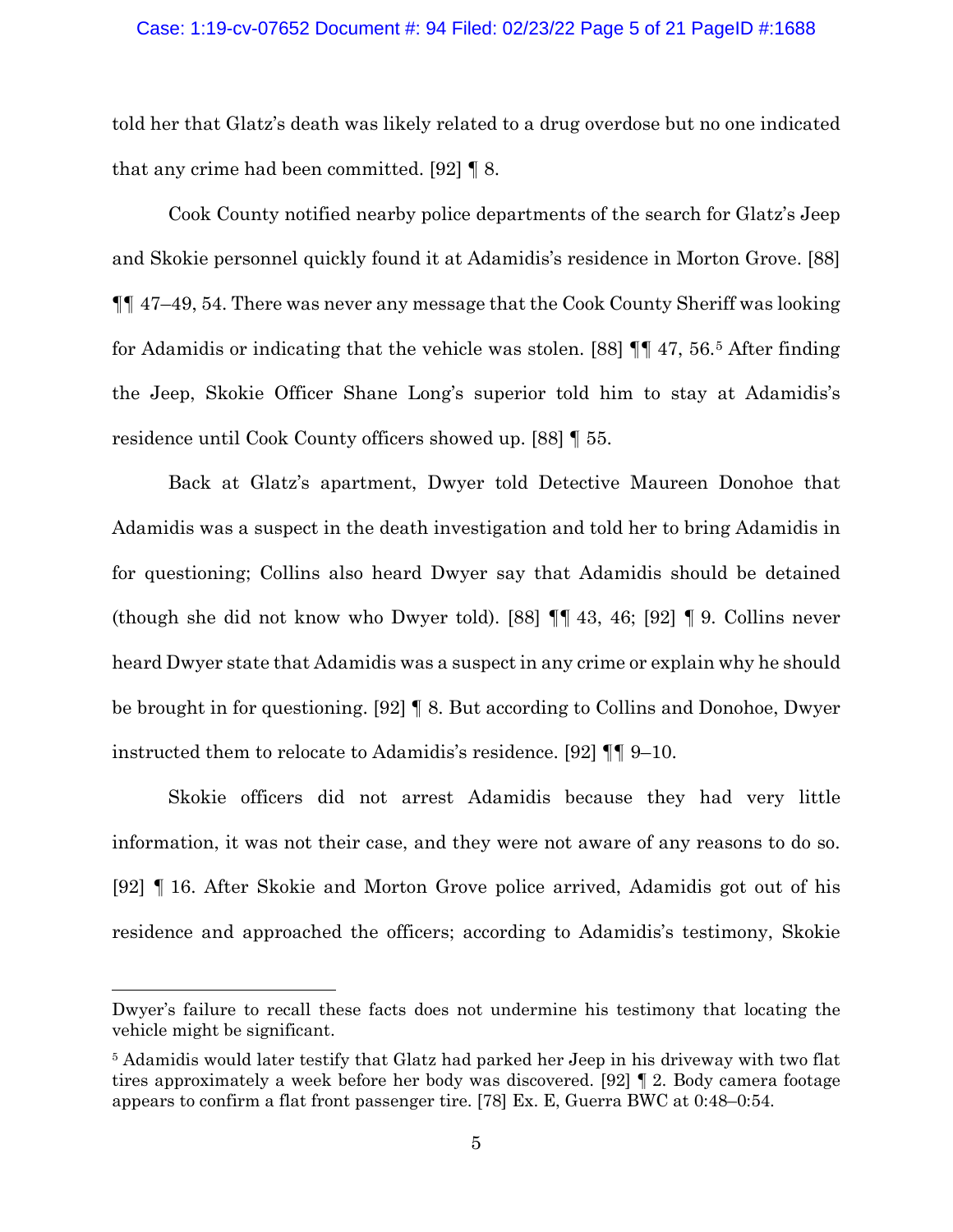### Case: 1:19-cv-07652 Document #: 94 Filed: 02/23/22 Page 6 of 21 PageID #:1689

officers told him to stop in the middle of the driveway and get on the ground. [88] ¶ 59. Collins told Skokie personnel that she wanted Adamidis taken into custody, and plaintiff was handcuffed. *Id*.; [92] ¶ 16.[6](#page-5-0) When Donohoe, Collins, and Guerra arrived at Adamidis's residence, Skokie officers turned Adamidis over to Cook County custody. [88] ¶¶ 61, 63.[7](#page-5-1)

Guerra placed Adamidis in handcuffs. [88] ¶¶ 64, 69; [92] ¶ 22[.8](#page-5-2) Guerra's body worn camera indicates Adamidis was handcuffed for at least thirteen minutes before being placed in a squad car (still handcuffed). [92] ¶ 17; [78] Ex. E, Guerra BWC. During that time, Adamidis was cooperative and did not refuse to answer any questions or comply with any instructions. *Id*.

Early on, Adamidis asked Guerra if he could get his medicine from the house; Guerra said "I'm going to take care of that in one second for you" and led Adamidis over to Collins and two other officers. [78] Ex. E, Guerra BWC at 0:50–0:58. Collins questioned Adamidis about his medications, and Guerra suggested that Adamidis tell

<span id="page-5-0"></span><sup>6</sup> It's unclear who originally handcuffed Adamidis. Adamidis testified that Skokie police handcuffed him in the driveway before Cook County officials arrived. [75-11] at 36:11–37:23, 38:10–13, 43:5–13. Skokie Officer Shane Long, however, testified that no one placed Adamidis under arrest or detained him before the Cook County Sheriff's department handcuffed him. [75-18] at 12:8–13:2, 43:6–22. Guerra further muddies the waters; he testified that he replaced handcuffs from Morton Grove and placed Cook County handcuffs on Adamidis. [75-15] at 7:19–22.

<span id="page-5-1"></span><sup>7</sup> Skokie and Morton Grove personnel did not provide any information that influenced Collins's or Donohoe's decision to detain Adamidis. [92] ¶ 12.

<span id="page-5-2"></span><sup>8</sup> Defendants assert that Guerra switched out handcuffs to place Cook County handcuffs on Adamidis, an assertion plaintiff does not contest. [88] ¶ 64. And Guerra's body camera video appears to show Guerra handing a Skokie officer a set of handcuffs as he fastens other handcuffs on Adamidis. [78] Ex. E, Guerra BWC at 0:03–0:06. Yet as discussed in Note 6, the record is unclear regarding which department—Skokie, Morton Grove, or Cook County—first handcuffed Adamidis.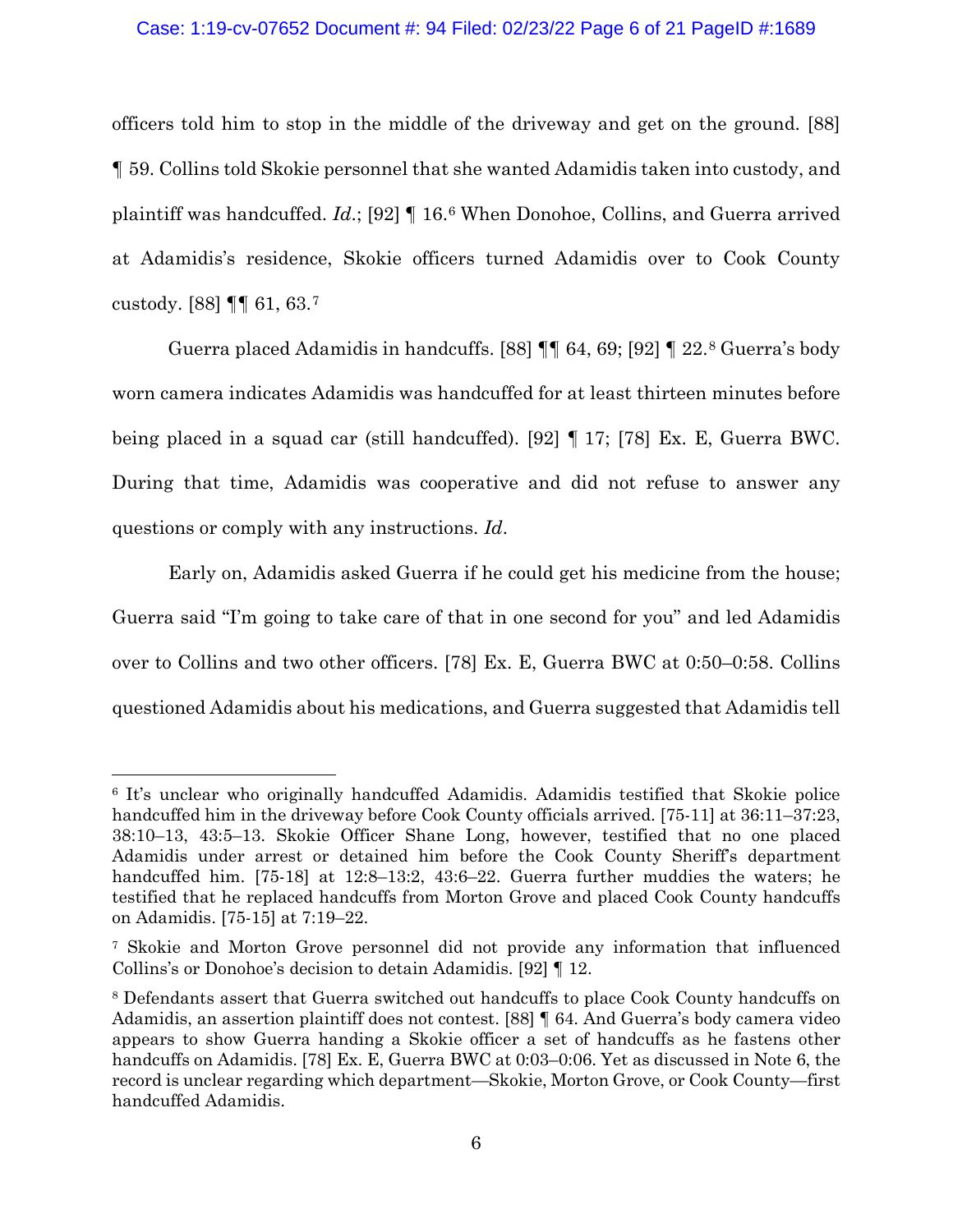#### Case: 1:19-cv-07652 Document #: 94 Filed: 02/23/22 Page 7 of 21 PageID #:1690

the officers where the medication was so they could escort Adamidis's father into the house to retrieve it. [78] Ex. E, Guerra BWC at 1:04–1:54. Adamidis then asked Guerra and Collins if he was under arrest, to which Guerra responded: "Right now, sir, you are being detained, and we're going to transfer you over while you get, uh, for our investigation." [78] Ex. E, Guerra BWC at 1:54–2:02; [88] ¶ 65. Collins nodded along and said, "Detained. Yeah." [78] Ex. E, Guerra BWC at 1:57–2:01.

Several minutes later, Adamidis again asked officers what was going on. [78] Ex. E, Guerra BWC at 6:52–6:57. Collins replied, "You are being detained as the officer earlier told you, ok? Then we are going to take you to our office and follow up, ok?" [78] Ex. E, Guerra BWC at 6:58–7:06. Collins then asked Adamidis whether he had any identification; Adamidis said it was right inside and he could show her where. [78] Ex. E, Guerra BWC at 7:08–7:15. Adamidis then told officers "I'm not going to go nowhere," to which Collins responded: "I know you're not going anywhere, but you can't go back in the house. So can your dad bring, can you like tell me where it is? Because if not, we'll just take you and fingerprint you for positive I.D., that's not a problem." [78] Ex. E, Guerra BWC at 7:16–7:27.

After a few more minutes, Guerra walked Adamidis from the driveway to a squad car down the street and placed him in the backseat. [78] Ex. E, Guerra BWC at 10:40–12:51. None of the officers asked Adamidis about Glatz, why Glatz's vehicle was parked in his driveway, or whether he would voluntarily travel to police headquarters for questioning. [92] ¶ 18. Donohoe and Collins informed Guerra that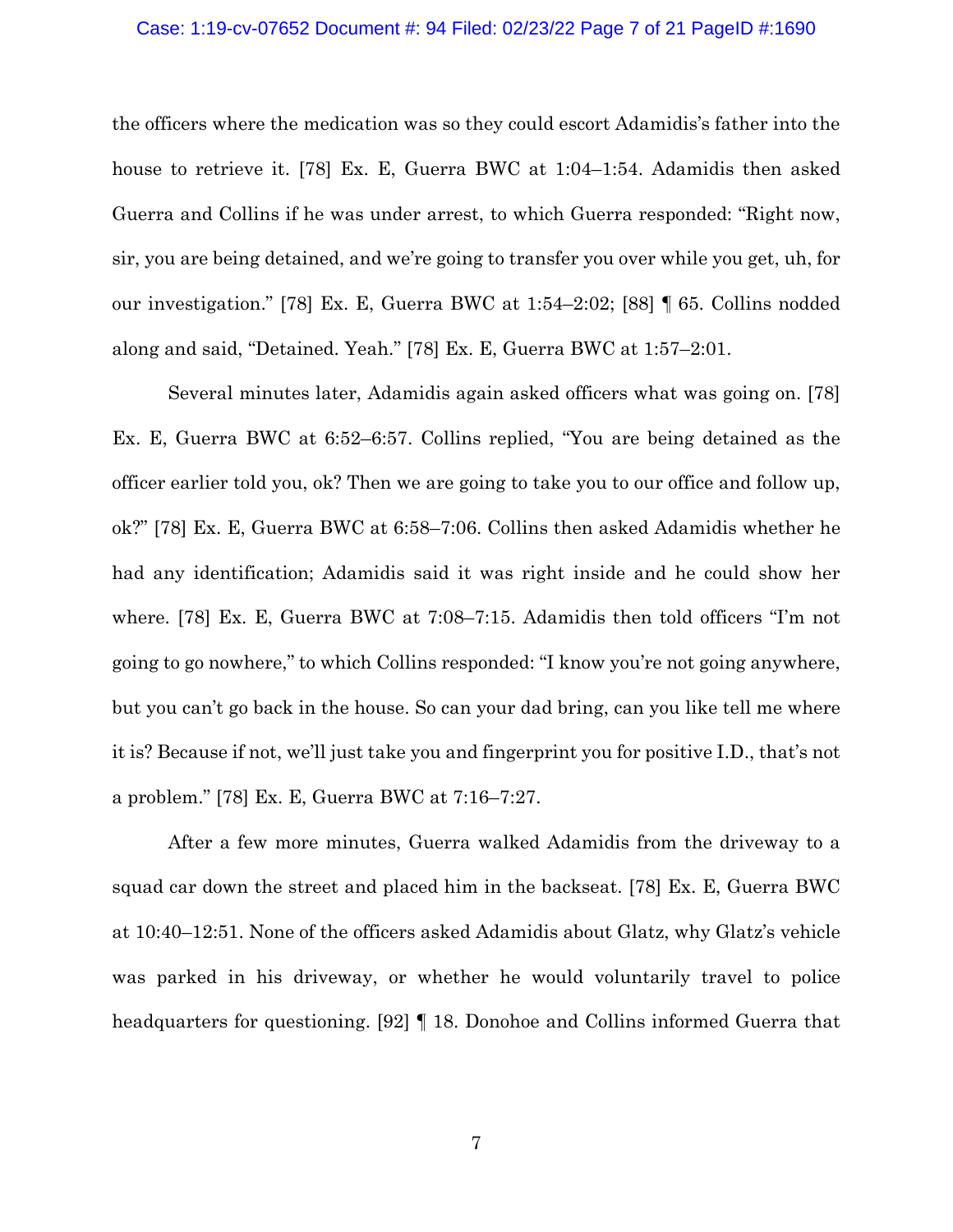#### Case: 1:19-cv-07652 Document #: 94 Filed: 02/23/22 Page 8 of 21 PageID #:1691

Adamidis would be taken to the Cook County Sheriff's facility in Maywood, Illinois, for further questioning. [92] ¶ 23.

Donohoe and Collins transported Adamidis—still in handcuffs—to the Maywood station for questioning regarding the Glatz death investigation and his possession of the Jeep. [88] ¶¶ 68, 70; [92] ¶ 25. Guerra stayed behind to handle the tow of the Jeep. [88] ¶ 68. About an hour and a half after being handcuffed in his driveway, Adamidis arrived at police headquarters, where Donohoe placed him in locked room for questioning. [[9](#page-7-0)2]  $\P\P$  24, 26. Dwyer assigned Detective Robert Lobacz<sup>9</sup> to interview Adamidis. [92] ¶ 30. Dwyer and Collins told Lobacz that there was a death investigation of a woman (Glatz) who had potentially died of a drug overdose and whose vehicle was found in front of Adamidis's house; they also told Lobacz that there was no sign of a break-in at Glatz's apartment. [88] ¶ 71; [92] ¶ 30. Collins and Lobacz then questioned Adamidis, who signed a waiver of his Miranda rights, did not ask for an attorney, and answered all of their questions. [88] ¶¶ 72–74; [92] ¶ 28.[10](#page-7-1) Adamidis told Collins and Lobacz that he had a relationship with Glatz, that her car was the one in his driveway, and that he had previously seen Glatz use drugs. [88] ¶ 74. After two to three hours, detectives ended the interview and drove Adamidis home. [88] **[1]** 73–74. From the time he was placed in handcuffs outside his residence

<span id="page-7-0"></span><sup>9</sup> Plaintiff dropped his claims against Lobacz in the third amended complaint. [55].

<span id="page-7-1"></span><sup>10</sup> Adamidis testified that officers did not read him his *Miranda* rights and that he felt like he had no choice but to sign the waiver. [75-11] at 58:16–59:7. To resolve defendants' motions for summary judgment, it is immaterial whether officers read Adamidis his rights or whether Adamidis voluntarily and knowingly waived those rights. The issue is whether Cook County officers unlawfully seized him, and the *Miranda*-related issues do not bear on that question.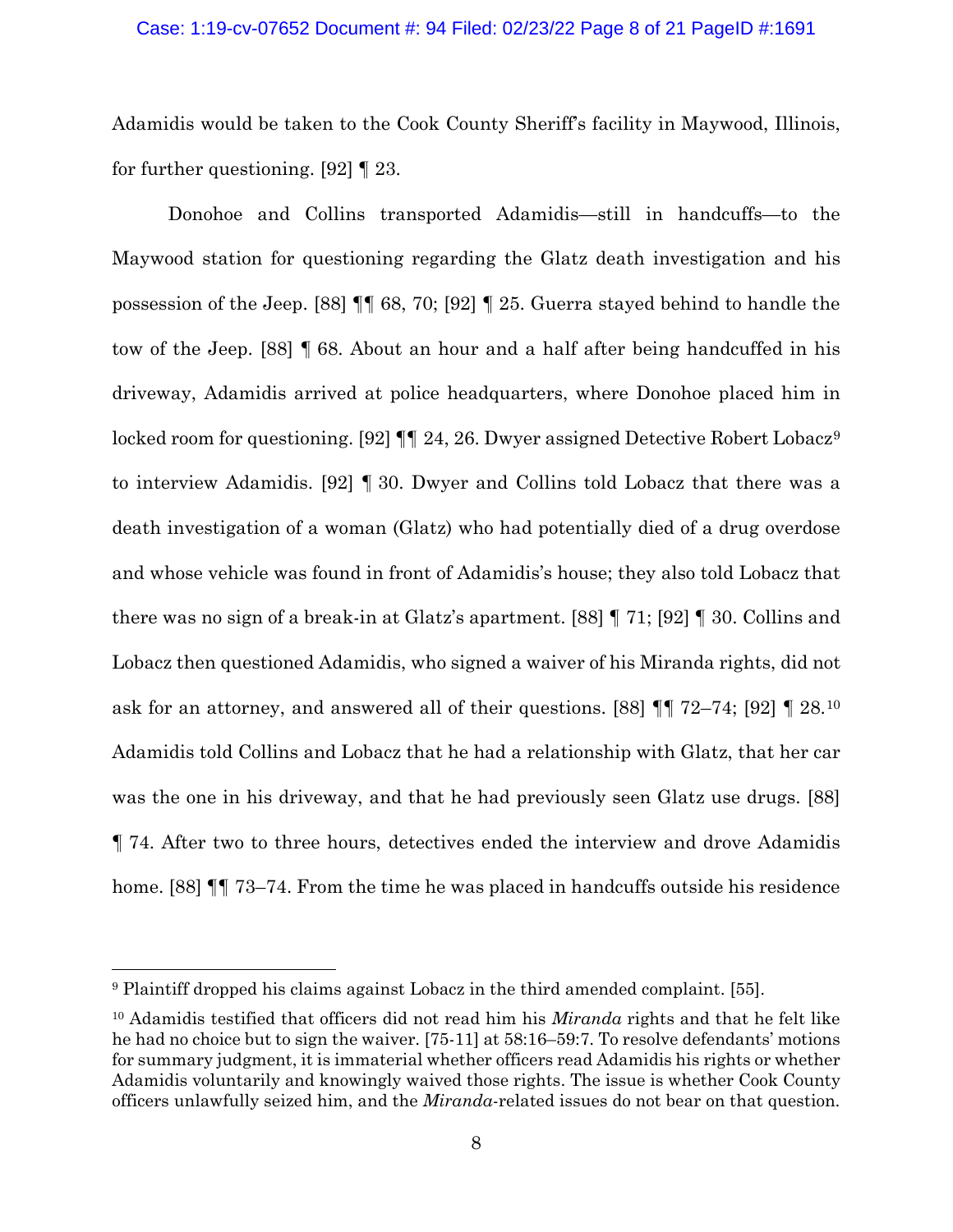#### Case: 1:19-cv-07652 Document #: 94 Filed: 02/23/22 Page 9 of 21 PageID #:1692

until his interrogation ended at the station, Adamidis was detained for approximately three to four hours total. [88] ¶ 76; [92] ¶ 33. He was never booked, put in a holding cell, fingerprinted, or charged with any crime. [88] ¶ 77. The investigation never became a homicide investigation—Glatz's death was designated an accidental drug overdose. [92] ¶¶ 1, 31.

Collins, Guerra, Donohoe, and Dwyer knew: (1) Glatz was dead; (2) Glatz's vehicle was at Adamidis's residence; and (3) Glatz was not with the vehicle. [88] ¶ 66.[11](#page-8-0) None of the officers had any information suggesting that Glatz's vehicle had been stolen, and Guerra's tow report did not indicate that the vehicle had been stolen. [92] ¶¶ 4, 25. Donohoe and Collins did not have any other information about Adamidis and testified that their supervisor Dwyer made the call to detain him. [88] ¶¶ 43, 46; [92] ¶¶ 9, 21. Guerra, for his part, testified that he handcuffed Adamidis at the direction of Collins and Donohoe, and that the detectives made the decision to take Adamidis into custody, which Collins and Donohoe dispute. [92] ¶¶ 22–23.

Adamidis sued Dwyer, Collins, Donohoe, and Guerra under 42 U.S.C. § 1983, alleging that his seizure violated the Fourth Amendment.[12](#page-8-1) Defendants move for summary judgment.

<span id="page-8-0"></span><sup>11</sup> Defendants also assert that they knew Dwyer wanted Adamidis to be brought in for questioning, but this fact is disputed. Dwyer testified that he could not recall ever instructing anyone to question or arrest Adamidis, or whether there was probable cause to arrest Adamidis. *See* [75-9] at 9:18–10:22, 17:21–18:7. Dwyer testified repeatedly that he could not recall any details regarding the decision to detain plaintiff and was not aware of anything that could refresh his recollection. *Id*.; [92] ¶¶ 3–6.

<span id="page-8-1"></span><sup>12</sup> Cook County is also a defendant, for indemnification purposes. *See* [55] ¶¶ 51–53.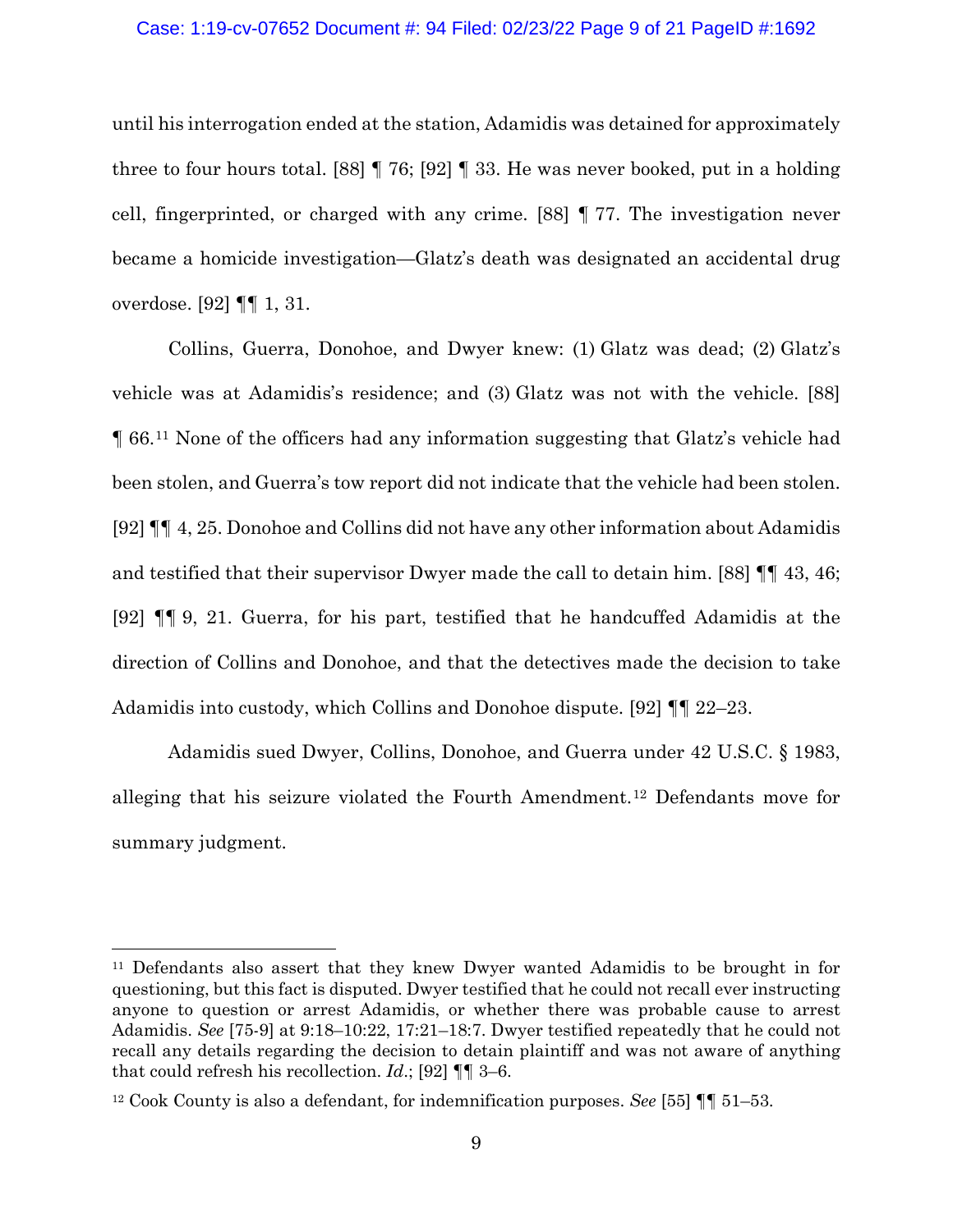## **III. Analysis**

Defendants move for summary judgment on two grounds. First, they say that they had probable cause to arrest Adamidis. Second, they argue that they are entitled to qualified immunity.

## **A. False Arrest**

Section 1983 authorizes suits against officers who violate constitutional rights while acting under color of state law. *See* 42 U.S.C. § 1983. The Fourth Amendment, applicable to the states through the Fourteenth Amendment, prohibits unreasonable seizures, including arrests lacking probable cause. *See Bailey v. United States*, 568 U.S. 186, 192–93 (2013); *see also Sow v. Fortville Police Dep't*, 636 F.3d 293, 301 (7th Cir. 2011). To prevail on his false-arrest claim, Adamidis "must show that there was no probable cause for his arrest*.*" *Neita v. City of Chicago*, 830 F.3d 494, 497 (7th Cir. 2016).

## *1. Adamidis's Detention Required Probable Cause*

Dwyer contests whether Adamidis was arrested within the meaning of the Fourth Amendment.[13](#page-9-0) He does not dispute that Adamidis was seized; rather, Dwyer contends that Adamidis's detention amounted to an investigatory stop under *Terry v. Ohio*, 392 U.S. 1 (1968), requiring only reasonable suspicion. Handcuffing Adamidis and taking him to the police station for hours of questioning, Dwyer argues, "is not

<span id="page-9-0"></span><sup>13</sup> Defendants Guerra, Collins, and Donohoe do not dispute that Adamidis's detention required probable cause, although they elide the remainder of the operative phrase: probable cause to "believe that the suspect had committed a crime." *Cibulka v. City of Madison*, 992 F.3d 633, 638 (7th Cir. 2021) (citation omitted); *see* [74] at 2, 10–11 (arguing defendants had "probable cause to detain [Adamidis] and bring him in for questioning" without basing such cause on any crime).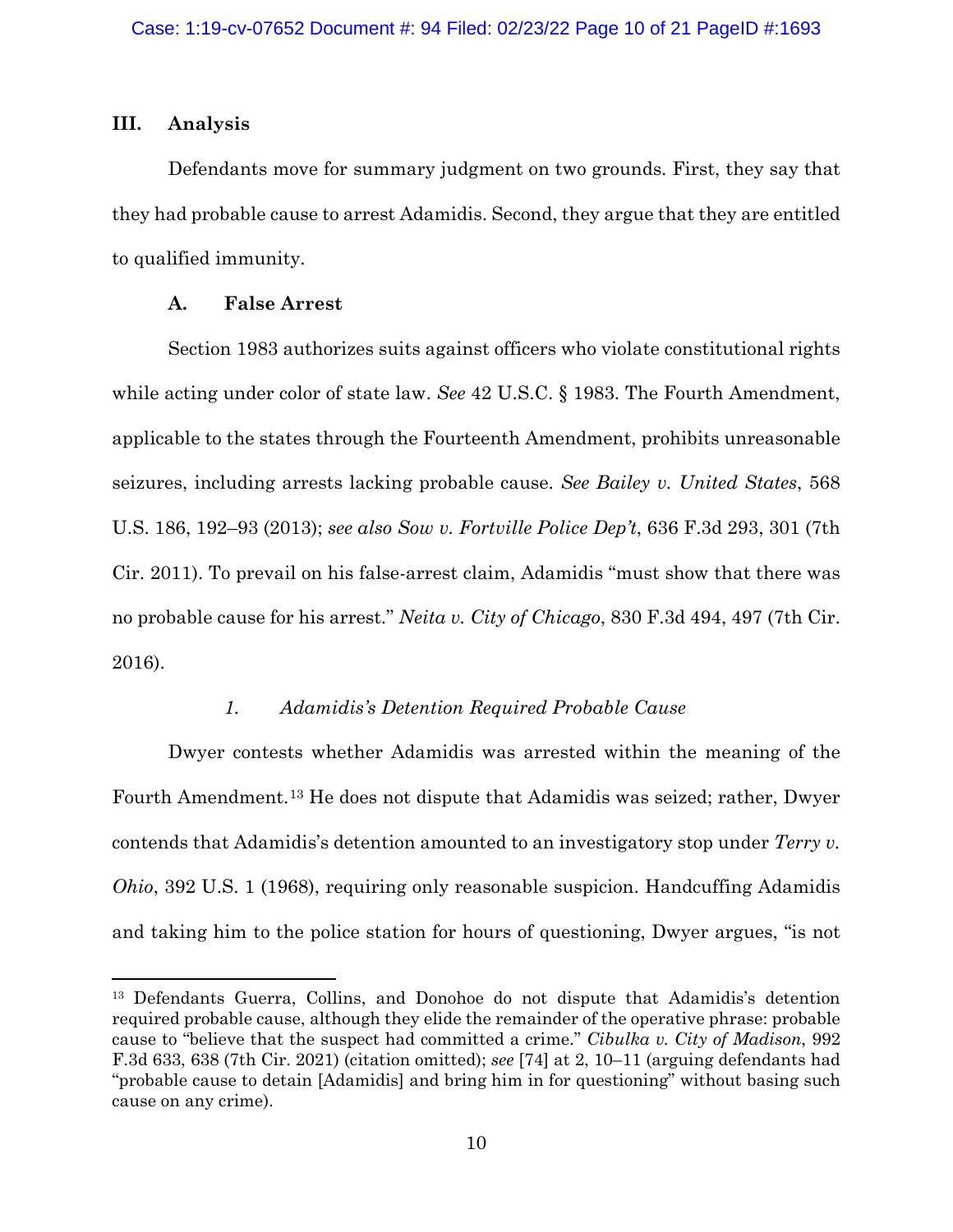#### Case: 1:19-cv-07652 Document #: 94 Filed: 02/23/22 Page 11 of 21 PageID #:1694

sufficient, on its own, to reasonably conclude it constituted an arrest." [72] at 6. Dwyer also emphasizes that officers handcuffed Adamidis during transport for safety purposes, told Adamidis that he was only being detained (not under arrest), and questioned him for only as much time as necessary to determine whether he was involved in Glatz's death.

Officers may conduct brief investigatory stops "if they reasonably suspect that an individual has committed or is about to commit a crime." *Torry v. City of Chicago*, 932 F.3d 579, 587 (7th Cir. 2019). Reasonable suspicion is a lower threshold than probable cause. *See United States v. Wilson*, 963 F.3d 701, 703 (7th Cir. 2020) (reasonable suspicion is "more than a hunch but less than probable cause"). "Subtle, and perhaps tenuous, distinctions exist between a *Terry* stop, a *Terry* stop rapidly evolving into an arrest[,] and a *de facto* arrest." *United States v. Tilmon*, 19 F.3d 1221, 1224 (7th Cir. 1994). For a *Terry* stop to "pass constitutional muster, the investigation following it must be reasonably related in scope and duration to the circumstances that justified the stop in the first instance so that it is a minimal intrusion on the individual's Fourth Amendment interests." *United States v. Reedy*, 989 F.3d 548, 552 (7th Cir. 2021) (citation omitted). While there is no bright-line time limit, a stop that lasts unreasonably long becomes an arrest and must be supported by probable cause. *See id.* at 552–53.

This was not a *Terry* stop. While "certain seizures may be justified on something less than probable cause," neither the Supreme Court nor the Seventh Circuit have ever "sustained against Fourth Amendment challenge the involuntary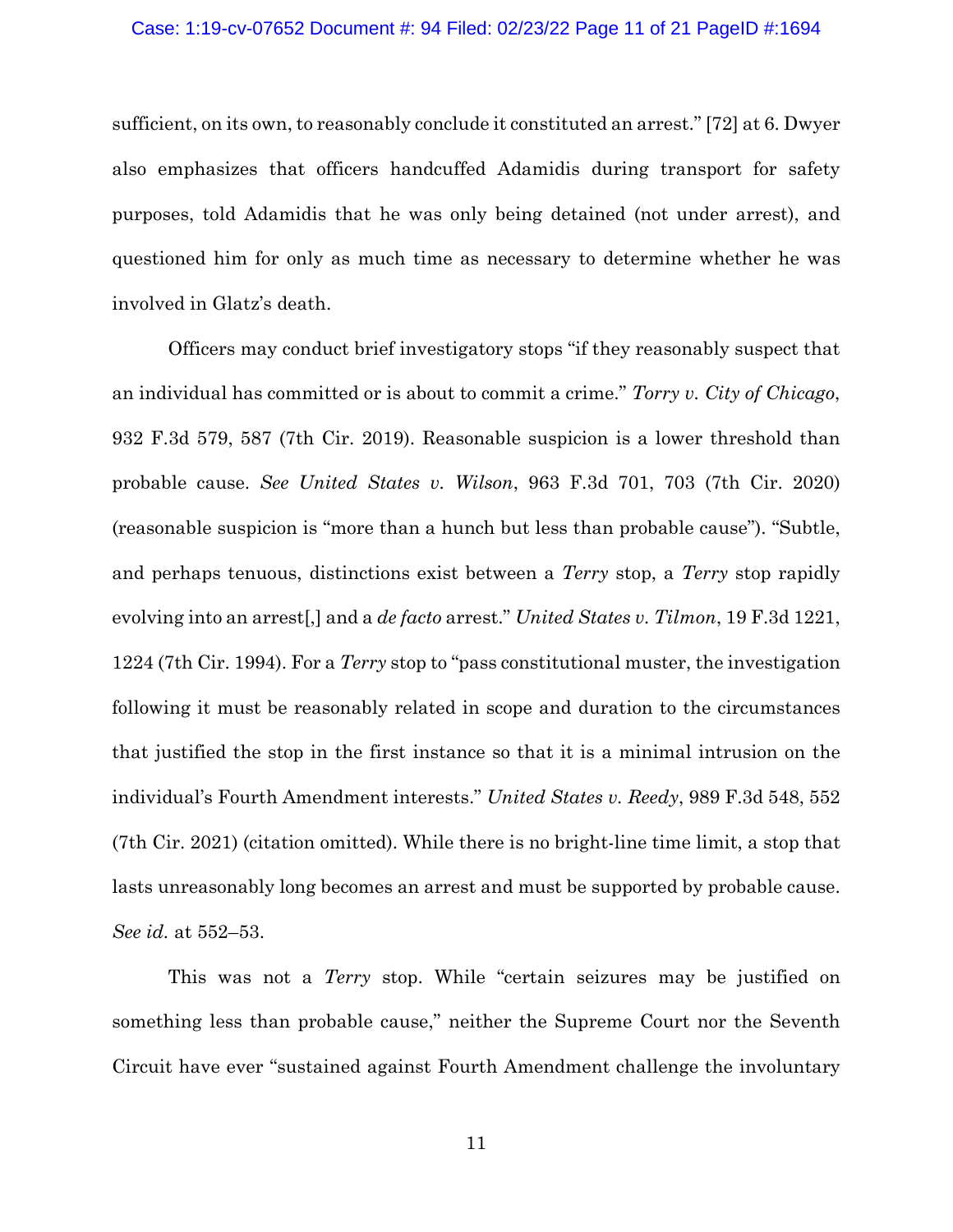#### Case: 1:19-cv-07652 Document #: 94 Filed: 02/23/22 Page 12 of 21 PageID #:1695

removal of a suspect from his home to a police station and his detention there for investigative purposes ... absent probable cause or judicial authorization." *See Kaupp v. Texas*, 538 U.S. 626, 630 (2003) (quoting *Hayes v. Florida*, 470 U.S. 811, 815 (1985)). Here, officers handcuffed Adamidis in front of his home, did not allow him to re-enter his residence, asked no questions and gathered no information to dispel their suspicions, removed him from his property, and involuntarily transported him to the police station for hours of questioning. Even if he were detained at the station only briefly and for investigative purposes, "such seizures, at least where not under judicial supervision, are sufficiently like arrests to invoke the traditional rule that arrests may constitutionally be made only on probable cause." *Hayes*, 470 U.S. at 816.

Further, that officers told Adamidis he was being "detained" rather than arrested does not matter. *See Dunaway v. New York*, 442 U.S. 200, 212–13 (1979) ("The mere facts that petitioner was not told he was under arrest, was not 'booked,' and would not have had an arrest record if the interrogation had proved fruitless, while not insignificant for all purposes ... obviously do not make petitioner's seizure even roughly analogous to the narrowly defined intrusions involved in *Terry* and its progeny.") Nor is it significant that officer safety allegedly motivated the decision to transport Adamidis in handcuffs. *See Kaupp*, 538 U.S. at 632 ("The test is an objective one … and stressing the officers' motivation of self-protection does not speak to how their actions would reasonably be understood."). The undisputed material facts show that officers arrested Adamidis, triggering the Fourth Amendment's probable-cause requirement.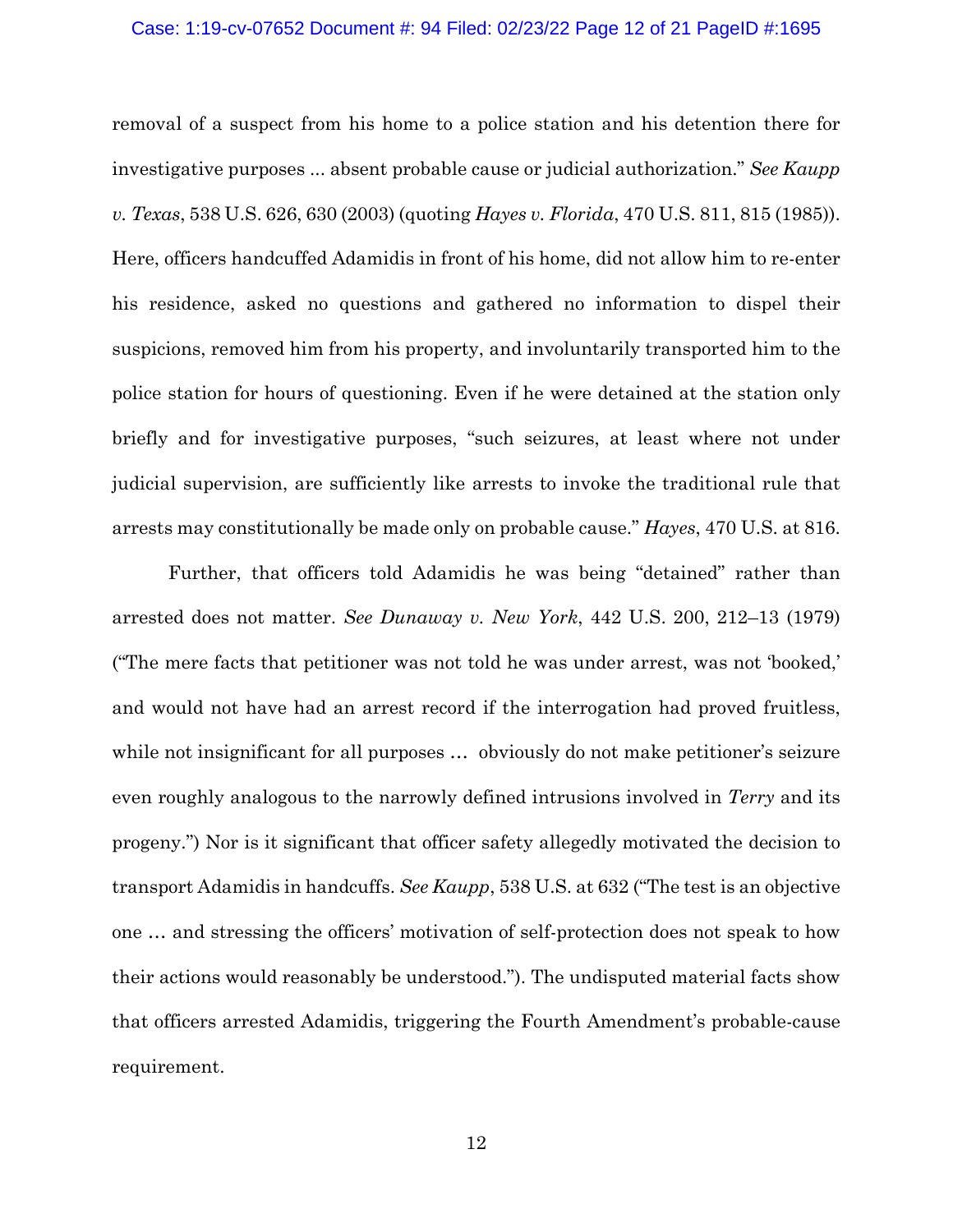### *2. Probable Cause*

The next question is whether the undisputed material facts compel a finding that defendants had probable cause to arrest Adamidis. Probable cause is an absolute defense to a false-arrest claim under the Fourth Amendment and § 1983. *See Farnik v. City of Chicago*, 1 F.4th 535, 545 (7th Cir. 2021) (quoting *Muhammad v. Pearson*, 900 F.3d 898, 907 (7th Cir. 2018).

"Probable cause is a common-sense inquiry requiring only a probability of criminal activity; it exists whenever an officer or a court has enough information to warrant a prudent person to believe criminal conduct has occurred." *Young v. City of Chicago*, 987 F.3d 641, 644 (7th Cir. 2021) (quoting *Whitlock v. Brown*, 596 F.3d 406, 411 (7th Cir. 2010)). The probable-cause determination hinges on the elements of the underlying criminal offense. *See Neita*, 830 F.3d at 497; *see also Pourghoraishi v. Flying J, Inc.*, 449 F.3d 751, 761 (7th Cir. 2006) ("Whether an officer has probable cause to arrest depends on the requirements of the applicable state criminal law."). The subjective motivations of the arresting officer are immaterial. *See Gibbs v. Lomas*, 755 F.3d 529, 537 (7th Cir. 2014) (quoting *Jones v. City of Elkhart, Ind.*, 737 F.3d 1107, 1114 (7th Cir.2013)). Instead, an officer has probable cause to arrest a suspect only "when, given the totality of the circumstances, a reasonable officer would believe that the suspect had committed a crime." *Cibulka v. City of Madison*, 992 F.3d 633, 638 (7th Cir. 2021) (citation and quotation marks omitted).

Defendants invoke the collective knowledge doctrine, which holds that an officer may arrest a suspect at the direction of another officer "even if the officer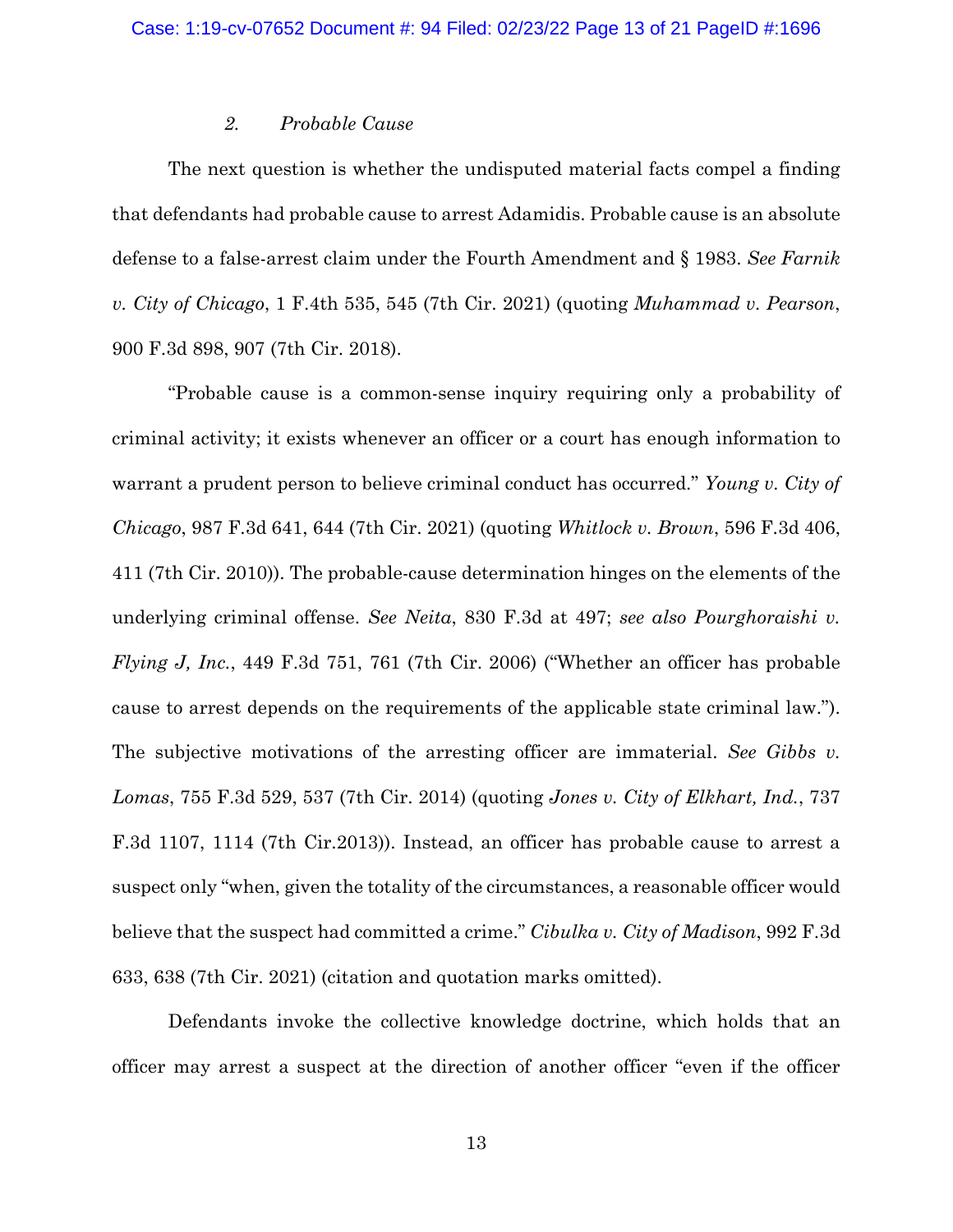#### Case: 1:19-cv-07652 Document #: 94 Filed: 02/23/22 Page 14 of 21 PageID #:1697

himself does not have firsthand knowledge of facts that amount to the necessary level of suspicion to permit the given action." *United States v. Street*, 917 F.3d 586, 596 (7th Cir. 2019) (quoting *United States v. Williams*, 627 F.3d 247, 252–53 (7th Cir. 2010)). For the collective knowledge doctrine to apply, "(1) the officer taking the action must act in objective reliance on the information received, (2) the officer providing the information—or the agency for which he works—must have facts supporting the level of suspicion required, and (3) the stop must be no more intrusive than would have been permissible for the officer requesting it." *Williams*, 627 F.3d at 252–53. The collective knowledge doctrine "is not an end around" the probable-cause requirement; the officer or agency providing the relied upon information must still have probable cause to justify the arrest. *See United States v. Khan*, 937 F.3d 1042, 1052 (7th Cir. 2019); *see also Whiteley v. Warden, Wyoming State Penitentiary*, 401 U.S. 560, 568 (1971) ("[A]n otherwise illegal arrest cannot be insulated from challenge by the decision of the instigating officer to rely on fellow officers to make the arrest.").

Defendants highlight several facts to argue that they had probable cause to arrest Adamidis. They knew (1) Glatz was dead in her apartment, surrounded by bottles of prescription pills and clutching a rolled-up dollar bill in her hand; (2) Glatz's Jeep was not in her parking spot; (3) Glatz's brother provided officers Adamidis's name; and (4) the Jeep was parked in Adamidis's driveway. Dwyer believed, based on these facts, that Adamidis could have been involved with the illegal drugs at the apartment, stolen Glatz's vehicle, or caused her death.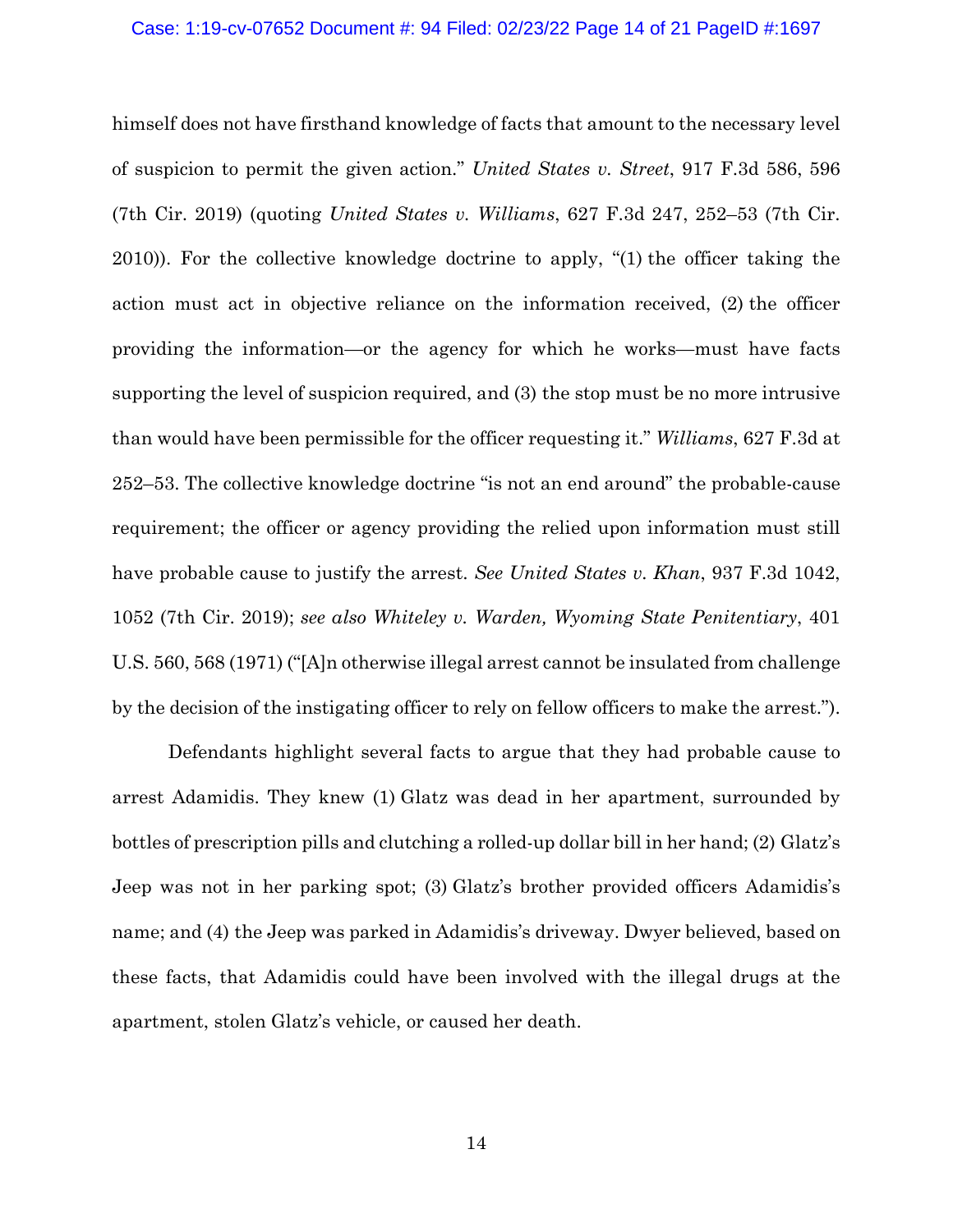#### Case: 1:19-cv-07652 Document #: 94 Filed: 02/23/22 Page 15 of 21 PageID #:1698

But a reasonable jury could find that the officers' collective suspicion of Adamidis amounted to nothing more than speculation. There are no facts, for example, indicating that anyone other than Glatz caused her own death, let alone connecting Adamidis to the death. Officers found no signs of violence or struggle, there was never a homicide investigation, and a jury could infer from Zepeda's body camera and Lobacz's testimony that there was no problem with the lock or signs of break-in at Glatz's apartment. *See* [92] ¶¶ 30–31; [78] Ex. D, Zepeda BWC at 6:41– 7:03.[14](#page-14-0) And while officers knew that Glatz had struggled with drug addiction, they had no evidence connecting Adamidis to the drugs in Glatz's apartment or the cause of her death.[15](#page-14-1)

A jury could reasonably infer, moreover, that the presence of Glatz's Jeep in Adamidis's driveway was not evidence of a crime that Adamidis committed. Glatz's father told officers that the vehicle had been repaired, returned to Glatz's parking space, and then towed by police after she was arrested. No one told the police that they believed the vehicle had been stolen, and no evidence in the record suggests that

<span id="page-14-0"></span><sup>&</sup>lt;sup>14</sup> All defendants contend that there were signs of forced entry into the apartment. But whether there was a broken lock or any other signs of forced entry, and whether those facts would support probable cause, are questions for the jury. *See Rooni v. Biser*, 742 F.3d 737, 740 (7th Cir. 2014) ("The probable cause determination must be made by a jury if there is room for a difference of opinion concerning the facts or the reasonable inferences to be drawn from them." (citation and quotation marks omitted)).

<span id="page-14-1"></span><sup>15</sup> Guerra, Collins, and Donohoe say that officers "learned Plaintiff and Judy both had a history of drug use" and that officers shared this information with one another. [74] at 5. To support this assertion, defendants cite ¶ 32 of their statement of facts, which states in its entirety: "[Glatz's father] told Officer Ribaldo that Judy had a problem with drugs and that he begged her to go to rehab, but she did not go, and the officers asked dispatch to run a [criminal history check], a criminal history, to help determine if Judy Glatz had any history of drug use or alcoholism." [75] ¶ 32. This fact does not support a finding that officers learned that Adamidis had a history of drug use.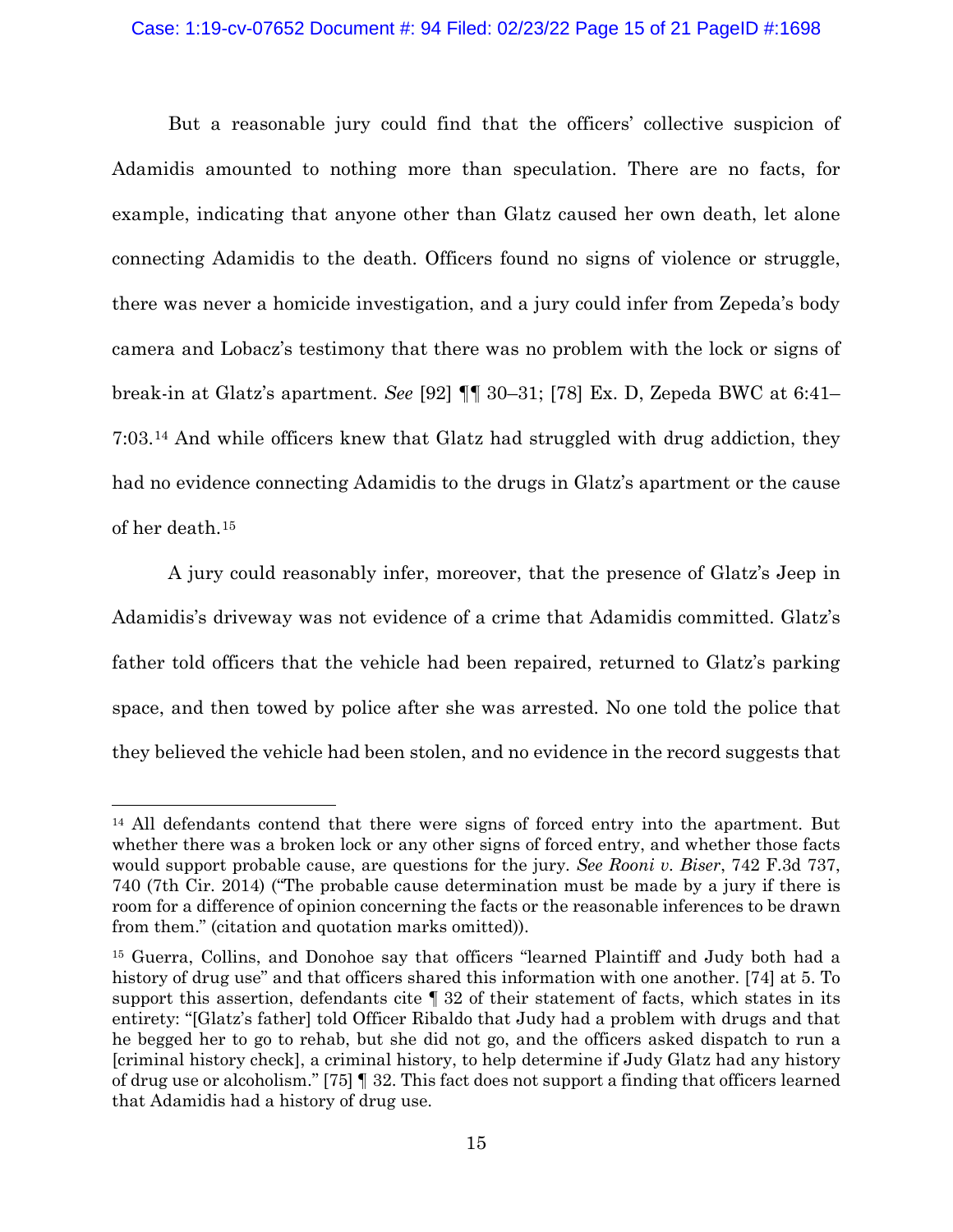#### Case: 1:19-cv-07652 Document #: 94 Filed: 02/23/22 Page 16 of 21 PageID #:1699

Adamidis's unlawfully possessed the vehicle. Dwyer believed the Jeep was relevant to the investigation, and defendants argue that they had a lot of questions, so bringing Adamidis in for questioning was the "only way" their questions could be answered. [74] at 11. But officers could have questioned Adamidis at his home or asked him to voluntarily come to the station for questioning. They also could have attempted to search the vehicle to confirm their suspicions. Defendants were not authorized, however, to arrest Adamidis based on a hunch about what might be in the Jeep. Drawing all inferences in plaintiff's favor, a reasonable jury could conclude that officers lacked probable cause to believe Adamidis had committed a crime.

Defendants also have not identified what crime supplied the foundation of their alleged probable cause. "Whether an officer is authorized to make an arrest ordinarily depends, in the first instance, on state law." *See Michigan v. DeFillippo*, 443 U.S. 31, 36 (1979). "Federal law asks only whether the officers had probable cause to believe that the predicate offense, as the state has defined it, has been committed." *Williams v. Jaglowski*, 269 F.3d 778, 782 (7th Cir. 2001). Defendants here simply list several Illinois statutes for the first time in their reply briefs. *See* [91] at 5 n.3 (citing 720 ILCS 5/9-3.3 (drug-induced homicide), 720 ILCS 5/9-3.4 (concealment of a homicidal death), 720 ILCS 570/402 (illegal possession of a controlled substance); 720 ILCS 570/406.2 (unauthorized possession of a prescription form)); [93] at 7 (same).

These arguments are waived for two independent reasons. First, it is well settled that "arguments raised for the first time in [a] reply brief are waived because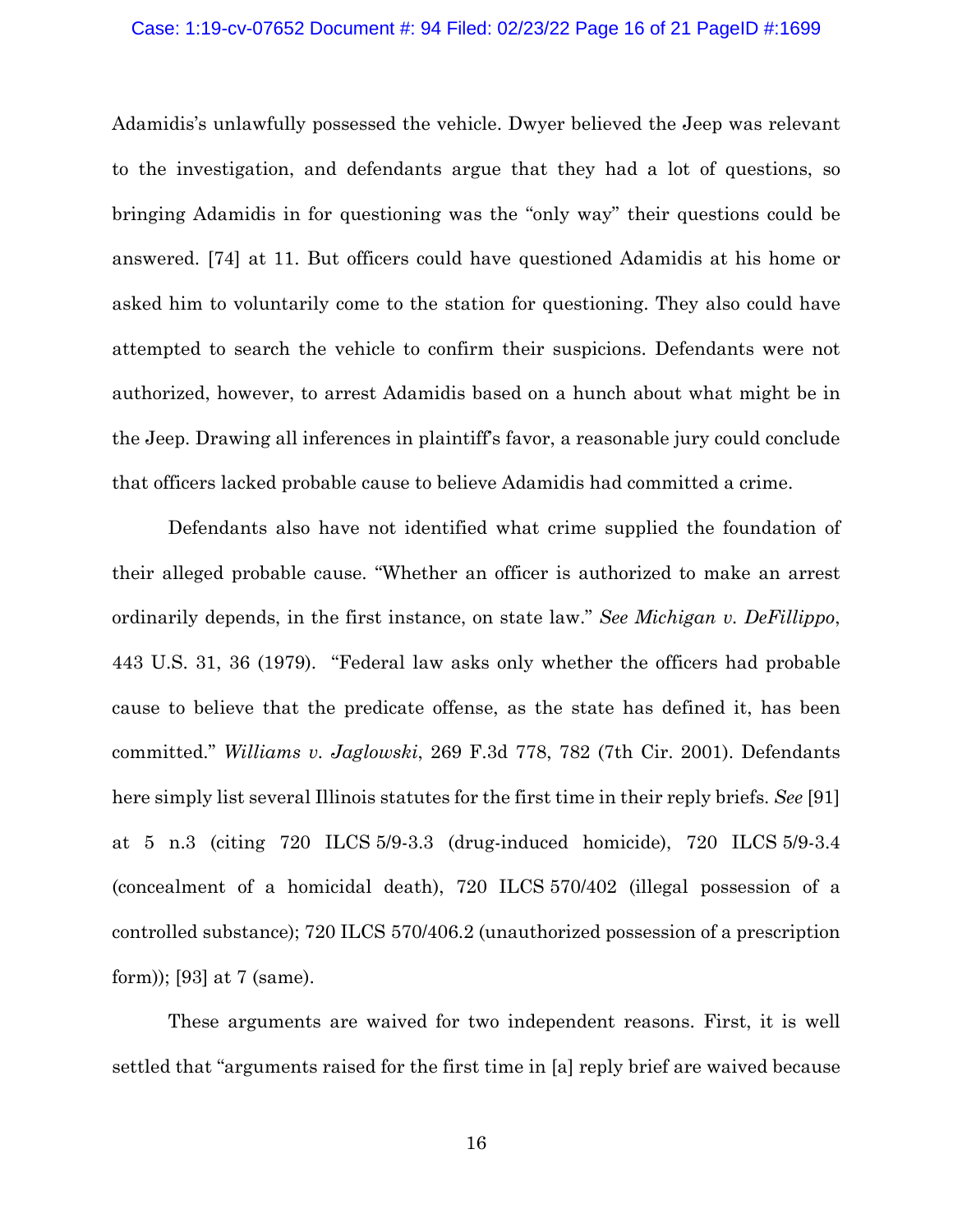#### Case: 1:19-cv-07652 Document #: 94 Filed: 02/23/22 Page 17 of 21 PageID #:1700

they leave no chance to respond." *White v. United States*, 8 F.4th 547, 552 (7th Cir. 2021); *see also Wonsey v. City of Chicago*, 940 F.3d 394, 398 (7th Cir. 2019). Second, defendants simply list these statutes without any analysis or application to the facts of this case. Such perfunctory and undeveloped arguments provide independent grounds for waiver. *See M.G. Skinner & Assocs. Ins. Agency, Inc. v. Norman-Spencer Agency, Inc.*, 845 F.3d 313, 321 (7th Cir. 2017). Even looking past the waiver issue, a jury could reasonably conclude that officers lacked probable cause to believe plaintiff was involved in any homicide or possessed any illegal drugs or prescription forms.

Probable cause to arrest requires more than suspicion that *someone* may have committed some unidentified crime. Officers must have an articulable factual basis to believe that *the suspect* committed a crime. *See Cibulka*, 992 F.3d at 638. A reasonable jury could find that defendants did not have one here.

### *3. Dwyer's Personal Involvement*

Finally, Dwyer contends that there is no evidence that he was personally involved in Adamidis's arrest. A government official is liable under § 1983 only for his or her own personal involvement in a constitutional violation. *See Taylor v. Ways*, 999 F.3d 478, 493 (7th Cir. 2021). To hold a supervisor like Dwyer liable, plaintiff must show Dwyer knew about the conduct and facilitated, approved, condoned, or turned a blind eye to it. *See Gill v. City of Milwaukee*, 850 F.3d 335, 344 (7th Cir. 2017); *Matthews v. City of E. St. Louis*, 675 F.3d 703, 708 (7th Cir. 2012).

There is evidence in the record from which a jury could infer that Dwyer knew of plaintiff's arrest and facilitated, approved, or condoned it. Donohoe testified that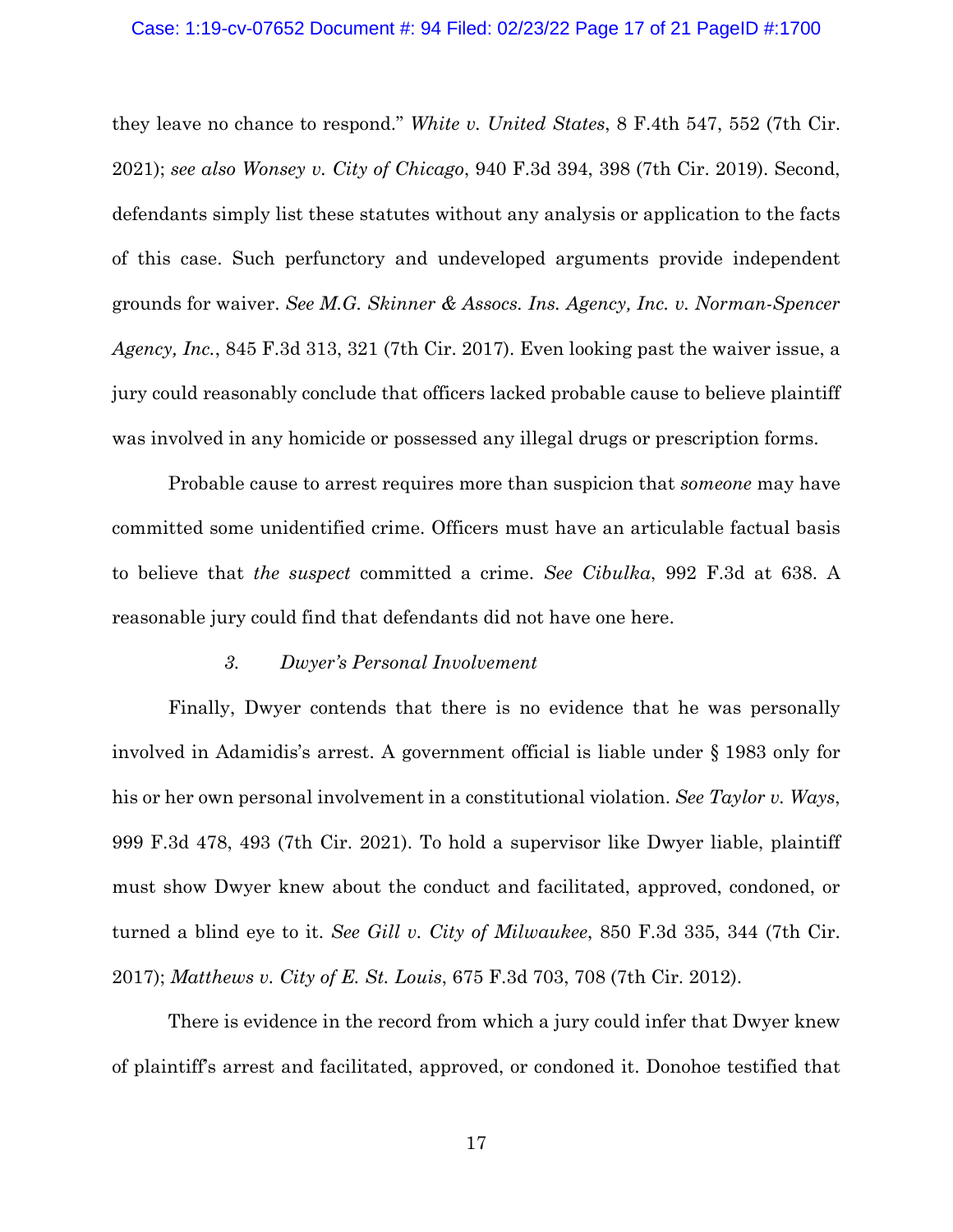Dwyer told her to go to "go to [Adamidis's] house in Morton Grove to pick up a suspect." [92] ¶ 10. Collins testified that Dwyer told her and other officers to relocate from Glatz's apartment to Adamidis's residence, and she personally heard Dwyer state that Adamidis "should be detained." [92] ¶ 9. And critically, Lobacz testified that Dwyer assigned him to interview Adamidis at the station, and that Dwyer and Collins told him that it was part of the death investigation. [92] ¶ 30. A trier of fact could reasonably infer from these facts that Dwyer's involvement throughout Adamidis's detention facilitated or approved his arrest, transport, and interrogation.

### **B. Qualified Immunity**

In § 1983 suits, officers are entitled to qualified immunity unless: "(1) they violated a federal statutory or constitutional right, and (2) the unlawfulness of their conduct was clearly established at the time." *District of Columbia v. Wesby*, 138 S. Ct. 577, 589 (2018) (quotation marks omitted); *Taylor v. City of Milford*, 10 F.4th 800, 806 (7th Cir. 2021). This common-law doctrine aims "[t]o strike a balance between addressing constitutional injuries committed by state actors and limiting the costs of section 1983 suits." *Est. of Davis v. Ortiz*, 987 F.3d 635, 638 (7th Cir. 2021). When a government official invokes qualified immunity at summary judgment, "the burden shifts to the plaintiff to defeat the defense by showing (1) that a trier of fact could conclude that the officer violated a federal right, and (2) that the unlawfulness of the conduct was clearly established at the time the officer acted." *Ortiz*, 987 F.3d 638–39.

Plaintiff has done so. A trier of fact could conclude that the defendants arrested Adamidis without probable cause in violation of his Fourth Amendment rights. And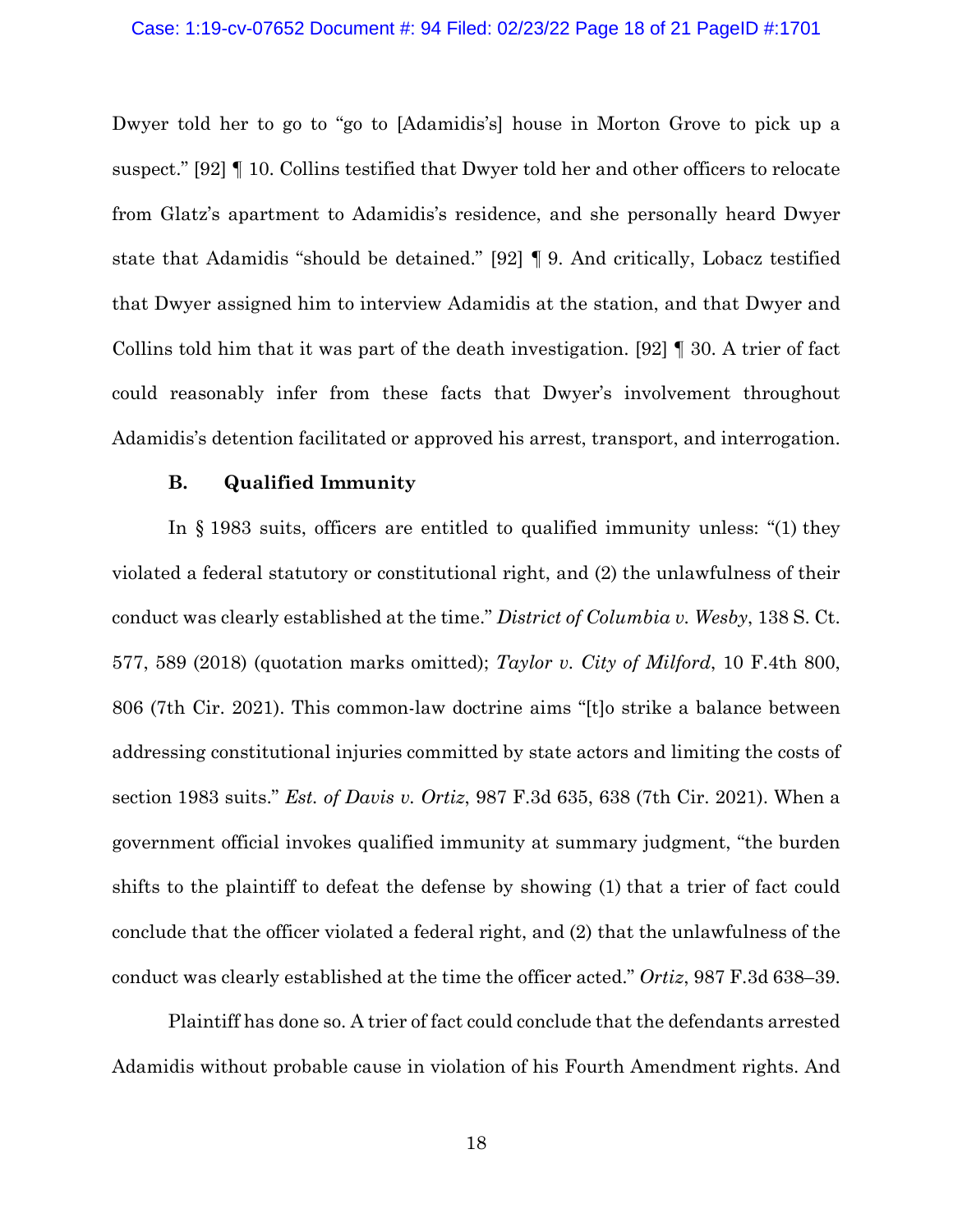#### Case: 1:19-cv-07652 Document #: 94 Filed: 02/23/22 Page 19 of 21 PageID #:1702

the constitutional right to be free from arrest without probable cause was clearly established before Adamidis's arrest. *See, e.g. Humphrey v. Staszak*, 148 F.3d 719, 725 (7th Cir. 1998) (citing *Baker v. McCollan*, 443 U.S. 137 (1979) and *Gerstein v. Pugh*, 420 U.S. 103 (1975)). As was the more specific right to be free from involuntary detention for custodial interrogation without probable cause. *See Kaupp*, 538 U.S. at 630–32; *Hayes*, 470 U.S. at 815–16; *Dunaway*, 442 U.S. at 216.

Still, defendants would be entitled to qualified immunity if they arguably had probable cause to arrest Adamidis. That is, even if they lacked probable cause, defendants would be immune from suit "if a reasonable officer in their position could mistakenly have believed that probable cause existed." *Jones v. Clark*, 630 F.3d 677, 684 (7th Cir. 2011).

But unresolved issues of material fact preclude a finding that any defendant had arguable probable cause to seize Adamidis. A jury, for example, could find that Dwyer ordered Donohoe and Collins to pick up Adamidis as a "suspect" and "bring him to the station for questioning." [92]  $\P\P$  10–11. Both Donohoe and Collins testified that Dwyer made the call to take Adamidis into custody. [92] ¶¶ 10–11, 21. Dwyer was also involved in advising Adamidis's questioners once he arrived at the station. Based on the facts in record, a jury could find that Dwyer was personally involved in the arrest and lacked even arguable probable cause to suspect Adamidis had committed a crime. As plaintiff acknowledges, *see* [90] at 28, if a jury concludes that Donohoe, Collins, and Guerra were simply acting on another officer's orders, they may be entitled to qualified immunity on the basis that they reasonably believed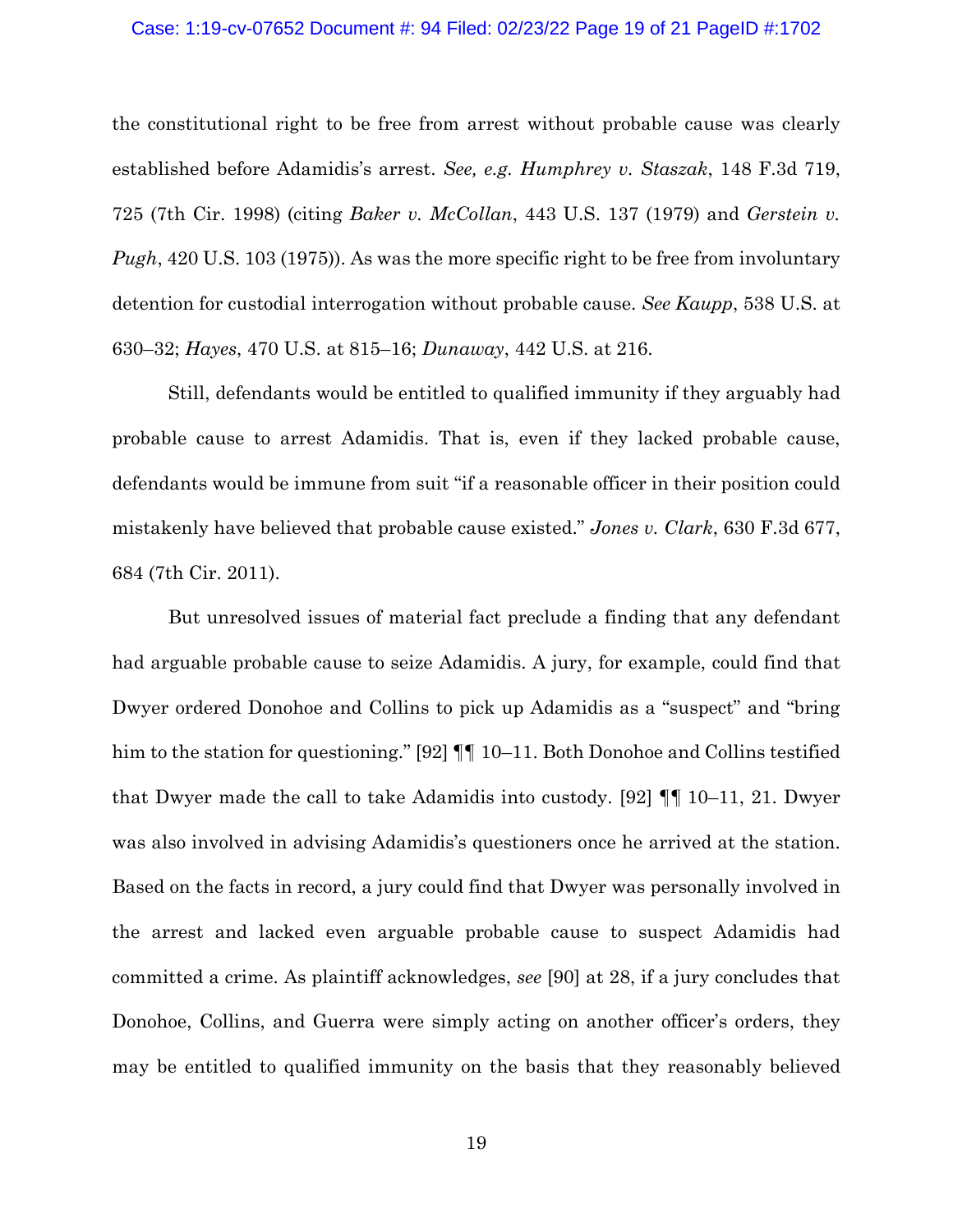#### Case: 1:19-cv-07652 Document #: 94 Filed: 02/23/22 Page 20 of 21 PageID #:1703

there was probable cause. *See United States v. Villegas*, 495 F.3d 761, 770 (7th Cir. 2007) (absent reason to believe otherwise, officer is entitled to deem reliable the information received fellow officer); *United States v. Parra*, 402 F.3d 752, 764 (7th Cir. 2005) (officers effecting an arrest need not know all facts that constitute probable cause when they reasonably act at the direction of another officer).

Yet it is not clear from the record that Collins and Donohoe were acting at the direction of Dwyer when they took Adamidis into custody. There was no documentation of Dwyer ordering officers to take Adamidis into custody, and Dwyer testified that he had no recollection of giving the order and would have expected such an order to be documented. *See* [92] ¶¶ 3, 11. A jury might believe Dwyer that he did not cause the arrest and simply ordered detectives to relocate to Adamidis's residence. [92] ¶ 10. Indeed, while Collins says she heard Dwyer say that Adamidis should be detained, she does not recall who Dwyer said this to, and she never heard Dwyer state that Adamidis was a suspect in a crime. [92] ¶¶ 8–9. If Collins and Donohoe arrested plaintiff without Dwyer directing them to do so, then they would not be entitled to qualified immunity. Similarly, Guerra testified that he handcuffed Adamidis at the direction of Collins and Donohoe, but Donohoe testified that she did not instruct Guerra to do so, and Collins claimed to have no knowledge of what led to Adamidis being placed in handcuffs. [92] ¶ 22.

In short, the record is unsettled on what Dwyer told Collins and Donohoe, and in turn, what Collins and Donohoe told Guerra. These factual gaps preclude a finding that any defendant reasonably believed there was probable cause to arrest Adamidis.